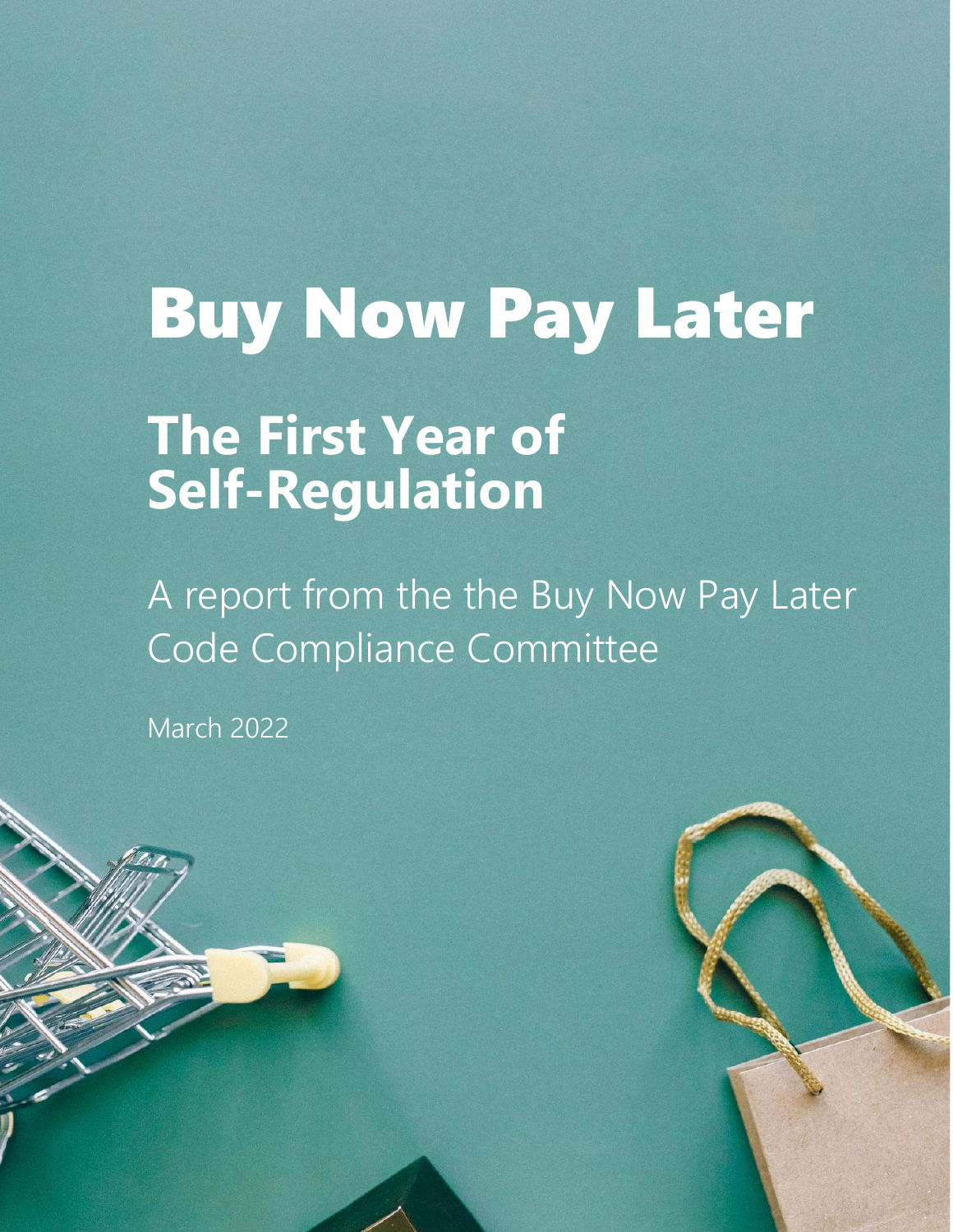#### **Chair's Overview**

The Buy Now Pay Later Code Compliance Committee (CCC) is pleased to present this report about the first year of self-regulation under the [Buy Now Pay Later Code of Practice](https://afia.asn.au/files/galleries/AFIA_Code_of_Practice_for_Buy_Now_Pay_Later_Providers.pdf) (the Code) which came into effect on 1 March 2021.

Buy Now Pay Later (BNPL) is generally a shorter term product or service for the purchase of goods or services sold to consumers where the consumer repays the purchase in instalments. Consumers are informed by the BNPL provider of the repayment amounts and payment schedule and will pay no interest charges for individual purchases if they pay within a specified period. Other activities such as pay day lending and wage access are not BNPL that is covered by the Code, even if they are marketed or described as BNPL.

In its first year of operation, the CCC has accredited eight BNPL providers as "code compliant members" of the Code.

The BNPL providers who are accredited represent an estimated 95% of the BNPL market in Australia by value of transactions. The code compliant members as at the date of this report are Afterpay, Brighte, humm BNPL, Klarna, LatitudePay, Openpay, Payright and Zip.

Only providers who are AFIA members are eligible to become signatories to the Code.

The CCC strongly encourages all firms that provide BNPL products and services as defined in the Code to become code compliant members to benefit from the substantial value of industry selfregulation and ensure they are operating their business in accordance with industry best practice.

Pleasingly, all BNPL providers who were initially accredited under the Code have been successfully re-accredited for the coming year. This demonstrates the commitment of the code compliant members to maintaining high standards of fairness and honesty in their interactions with customers.

BNPL is increasingly popular with both consumers and merchants as a means of payment. The role of the Code and the CCC in helping to ensure high levels of consumer protection will continue to grow in line with that popularity.

As with all industry codes of practice, compliance and enforcement are key elements but the CCC has high expectations that code compliant members will respond quickly to customer concerns when things do occasionally go wrong.

Under the Code model, customers can raise any concerns about their dealings with code compliant members in several ways. These are firstly through the provider's internal dispute resolution (IDR) processes, and then through external dispute resolution (EDR) such as the Australian Financial Complaints Authority, of which all code signatories are required to be members. Customers can also lodge a complaint with the CCC if they are not satisfied with the outcome of IDR and EDR.

Code compliant members report quarterly to the CCC about IDR and EDR matters. Members also report about business metrics although some of this data is delayed due to its market sensitive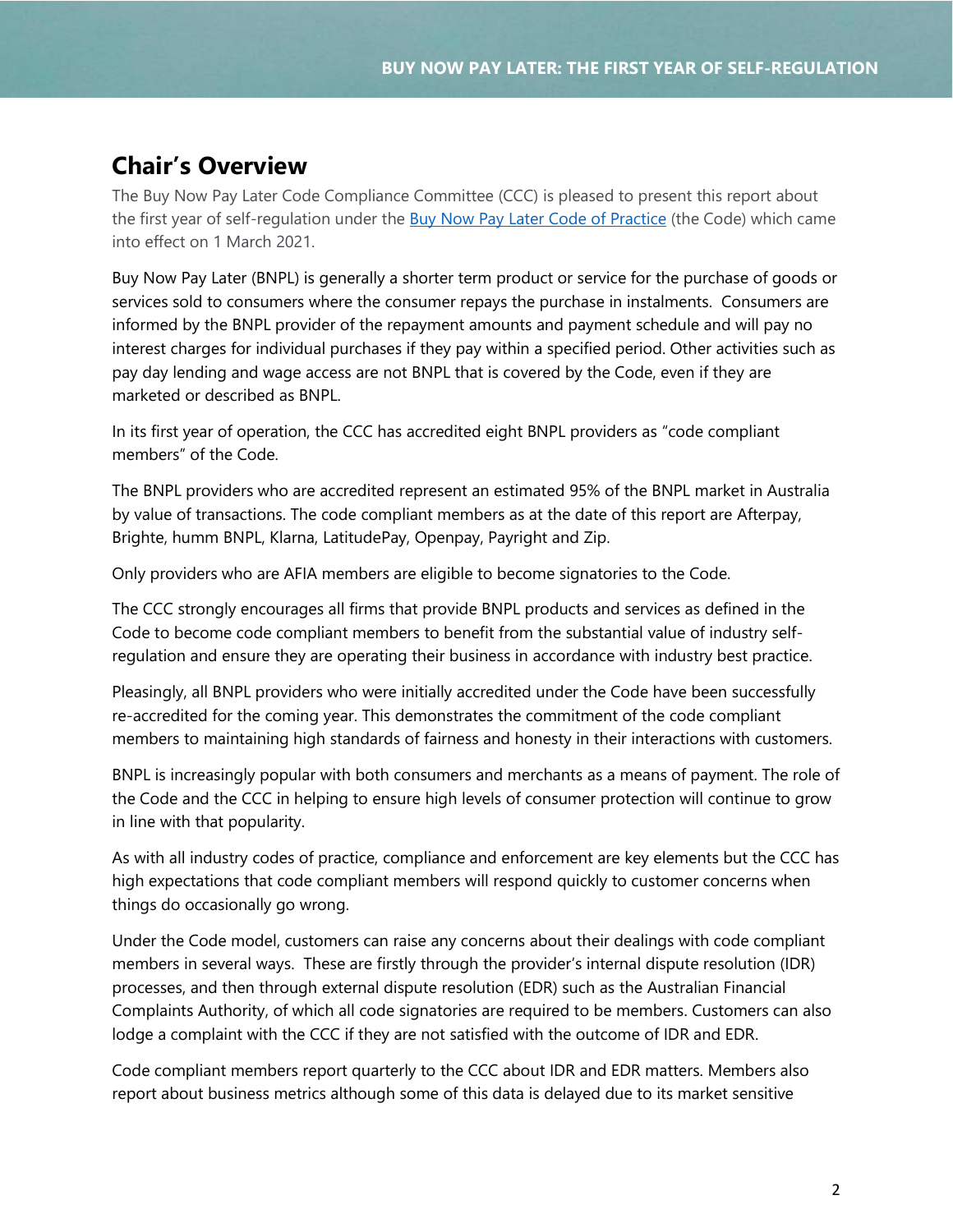nature and the disclosure obligations of members who are also listed companies. As at the end of Quarter 3 of the 2021 calendar year (the most recent reporting period for the delayed data) the number of IDR and EDR complaints per 1000 customers on an aggregated basis is low.

Similarly, only a small number of complaints were made to the CCC about alleged breaches of the Code in the 12 months since the Code came into effect. Of the five complaints received, four were referred to the member to be dealt with under their internal dispute resolution (IDR) processes, and one was investigated by the CCC after it was dealt with through external dispute resolution (EDR).

Further details about complaints and matters investigated by the CCC are set out in section 7.

During the year, the CCC has liaised with consumer groups, industry and regulators including ASIC and ACCC to promote the Code and ensure it continues to meet the expectations of external stakeholders. We will continue to build these key relationships in the coming year.

The BNPL sector in Australia continues to grow and transform, including through mergers of existing providers and the entry of new providers. Competition in the space will continue to be key in delivering innovative and efficient services for BNPL customers and merchants.

Going forward, the CCC intends to report at least annually to the community about its work to ensure that code compliant members provide high standards of service for customers and best build practices across the industry.

More information about becoming code compliant is available on AFIA's website or by contacting the Code Administrator at [codes@afia.asn.au](mailto:codes@afia.asn.au) .

Consumers can also easily identify code compliant members by checking the AFIA website, or simply looking for the BNPL code compliant tick of approval. These are the firms who have made a commitment to industry best practice and consumer protection, and we urge you to seek this out when you are using a BNPL service.

Dr Michael Schaper, Chair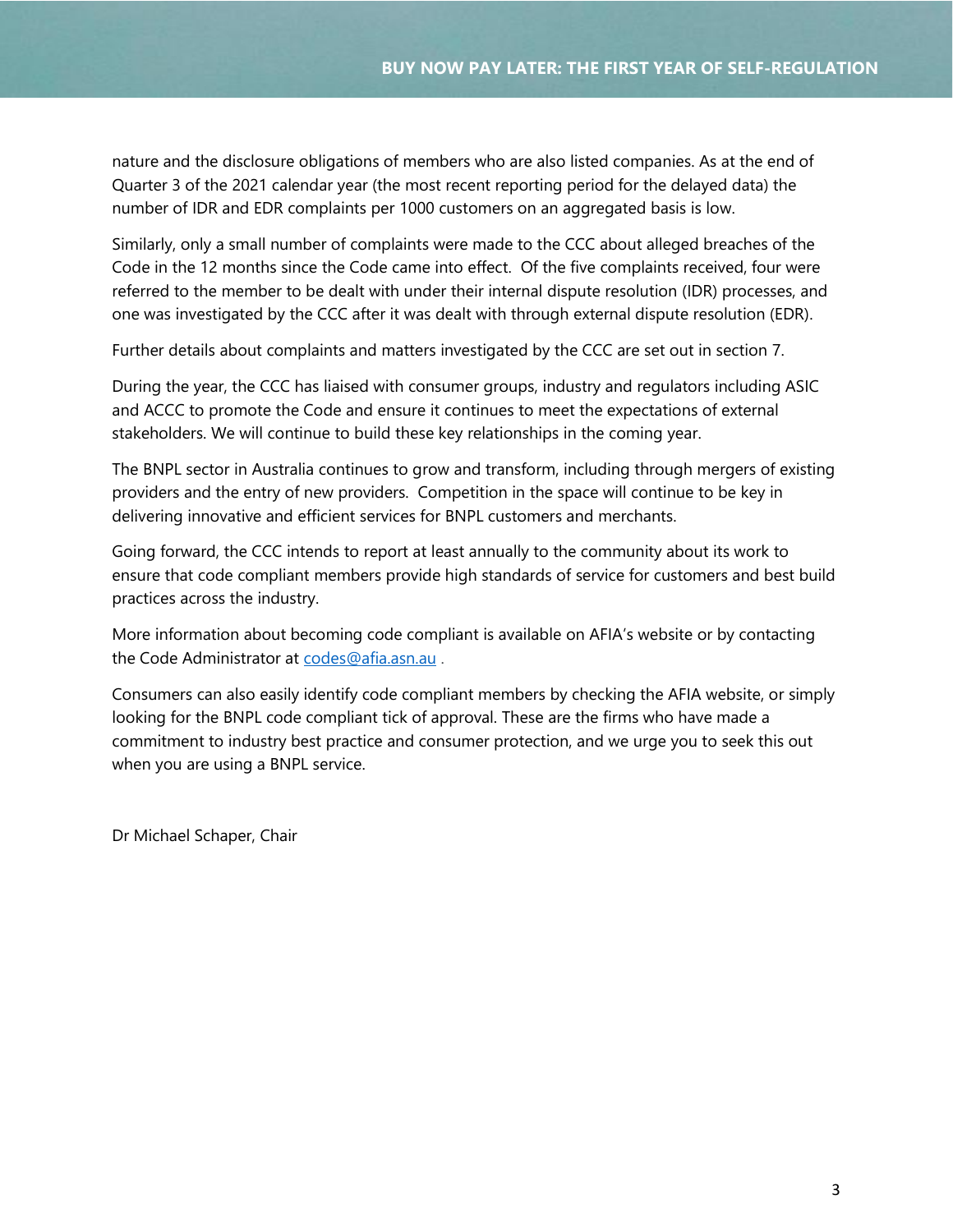# **1. About the Code**

The Code, the first of its type in the world, sets best practice standards for the sector and strengthens consumer protections. It does this while preserving customer choice to make purchases and payments in a way that suits their needs and preferences.

The Code is operated by the Australian Finance Industry Association (AFIA). AFIA believes that trust and integrity are the cornerstone of a sustainable finance industry and works together with members to develop industry standards and codes of practice to improve transparency, fairness and customer confidence. These practices assist members to meet community standards and their legal obligations, strengthens trust and good standing of the finance industry amongst stakeholders as well as lift practices for a better future for finance.

Strengthening consumer protections across the sector is a focus for AFIA and its BNPL members. The Code is explicitly consumer focused and has nine commitments that signatories make directly to the people that use their products and services.

# **2. Meet the Code Compliance Committee**

The CCC is an independent committee (appointed by the Board of AFIA) and is responsible for the administration and enforcement of the Code. As part of its role in administering the Code, the CCC monitors and investigates compliance by code compliant members and can impose sanctions for non-compliance.

The CCC is comprised of experienced professionals with legal, consumer and industry backgrounds. The role of the Chair is critical to ensuring that oversight of the Code is administered in a fair, reasonable, independent and effective way. As another means to ensure independence, the CCC's consumer representative was nominated and appointed through the Consumers' Federation of Australia.



#### **Dr Michael Schaper, Chair**

Dr Schaper has extensive leadership and governance experience across business, government, industry and professional associations, and academia. He was formerly the Deputy Chairperson of the Australian Competition and Consumer Commission for ten years (2008-18), focusing on industry codes, small business, franchising, and industry associations. Prior to that, he also served as the Small Business

Commissioner for the ACT and President of the Small Enterprise Association of Australia and New Zealand. Michael's current board roles include co-chair of the Australian Taxation Office's Shadow Economy Advisory Forum; member of the University of Canberra governing council; and member of the national board of the Australian Institute of Company Directors.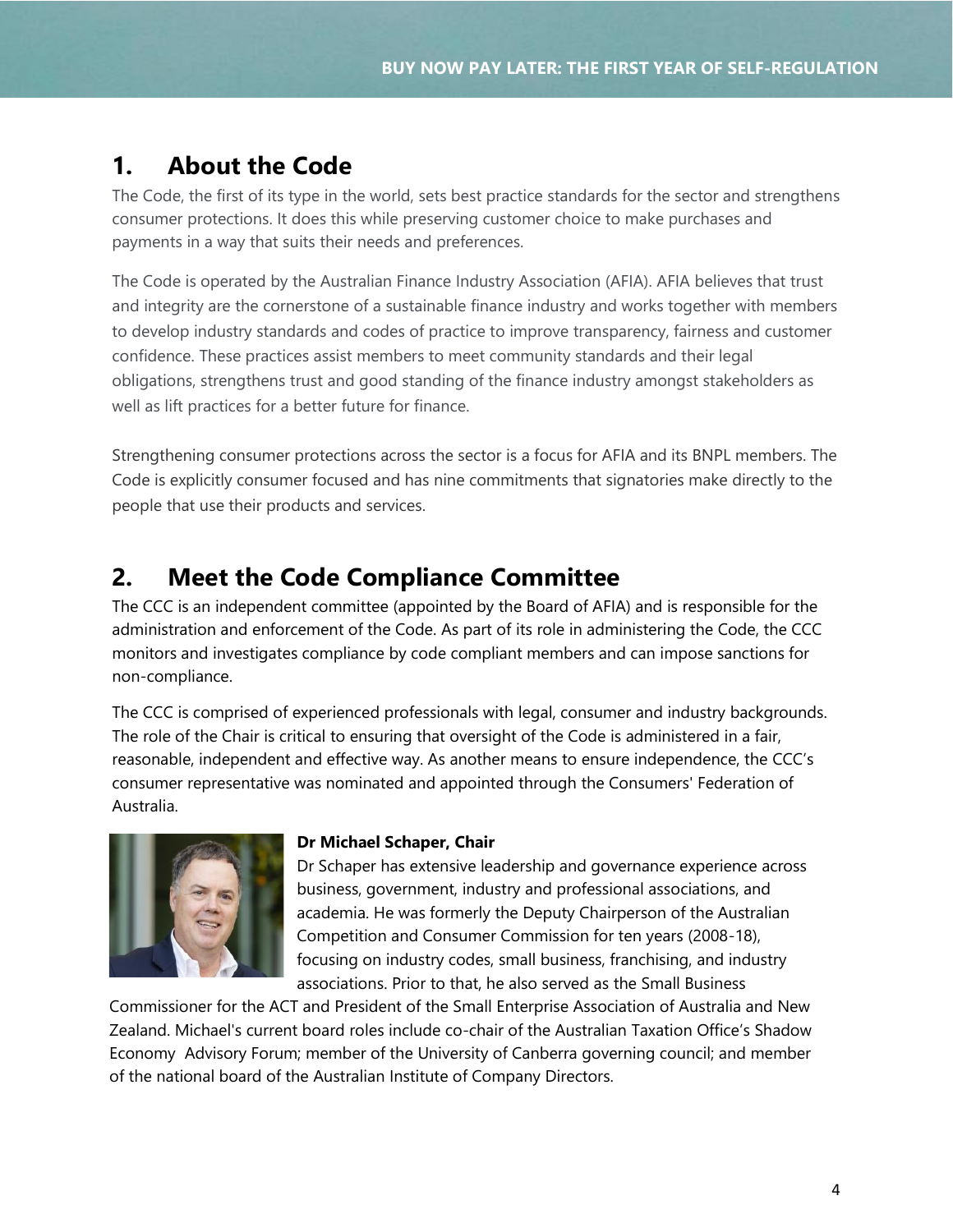

#### **Jillian Brewer, CCC Member**

Jillian Brewer is an experienced lawyer, conciliator, investigator and trainer, with more than 20 years in alternative dispute resolution. Jillian has held senior roles with industry ombudsman schemes in banking and telecommunications. She has also worked in compliance roles at NAB and as a solicitor in private practice and government.

Jillian's career in the financial services industry, and particularly retail banking, gives her valuable experience as a consumer advocate with insight into consumers' perspectives, experiences and needs.



#### **Craig Pudig, CCC Member**

Craig Pudig has been a lawyer for more than 35 years, with his experience spanning the finance industry to large infrastructure and construction projects both in Australia and overseas. In 2008, Craig joined Macquarie in a business role (working in Macquarie Capital) and four years later, was appointed the global head of disputes and litigation. Prior to joining Macquarie, Craig was the

Managing Partner of Clayton Utz Sydney for seven years. He has held a number of other board and advisory roles. Craig has experience in dispute avoidance and resolution and an understanding of the commercial law involved in the financial services industry.

The CCC maintains a conflicts of interest register to disclose and record other roles held by, and business activities of, CCC members. A CCC member cannot be or have been within the previous 12 months (a) a member of the AFIA Board; (b) an employee or officer of a code compliant member; or (c) have worked in the buy now pay later sector of the financial services industry in Australia.

### **3. Role of CCC**

The establishment and operation of the CCC is governed by the Buy Now Pay Later Terms of [Reference](https://afia.asn.au/files/galleries/AFIA_BNPL_Code_of_Practice_Terms_of_Reference.pdf) (ToR) and the [Buy Now Pay Later By Laws](https://afia.asn.au/files/galleries/AFIA_BNPL_Code_of_Practice_By-Laws.pdf) (By Laws).

Under the ToR, the CCC is an independent committee established to administer and enforce compliance with the Code by code compliant members. The CCC's guiding principles include that it will act in a fair and effective manner with integrity and impartiality; be transparent and accountable; communicate with stakeholders and provide findings in AFIA's annual review and six-monthly report; and will promote the Code and its work.

The CCC has access to relevant information and documents to carry out its tasks and can seek additional information and explanations from code compliant members as it considers appropriate in the circumstances.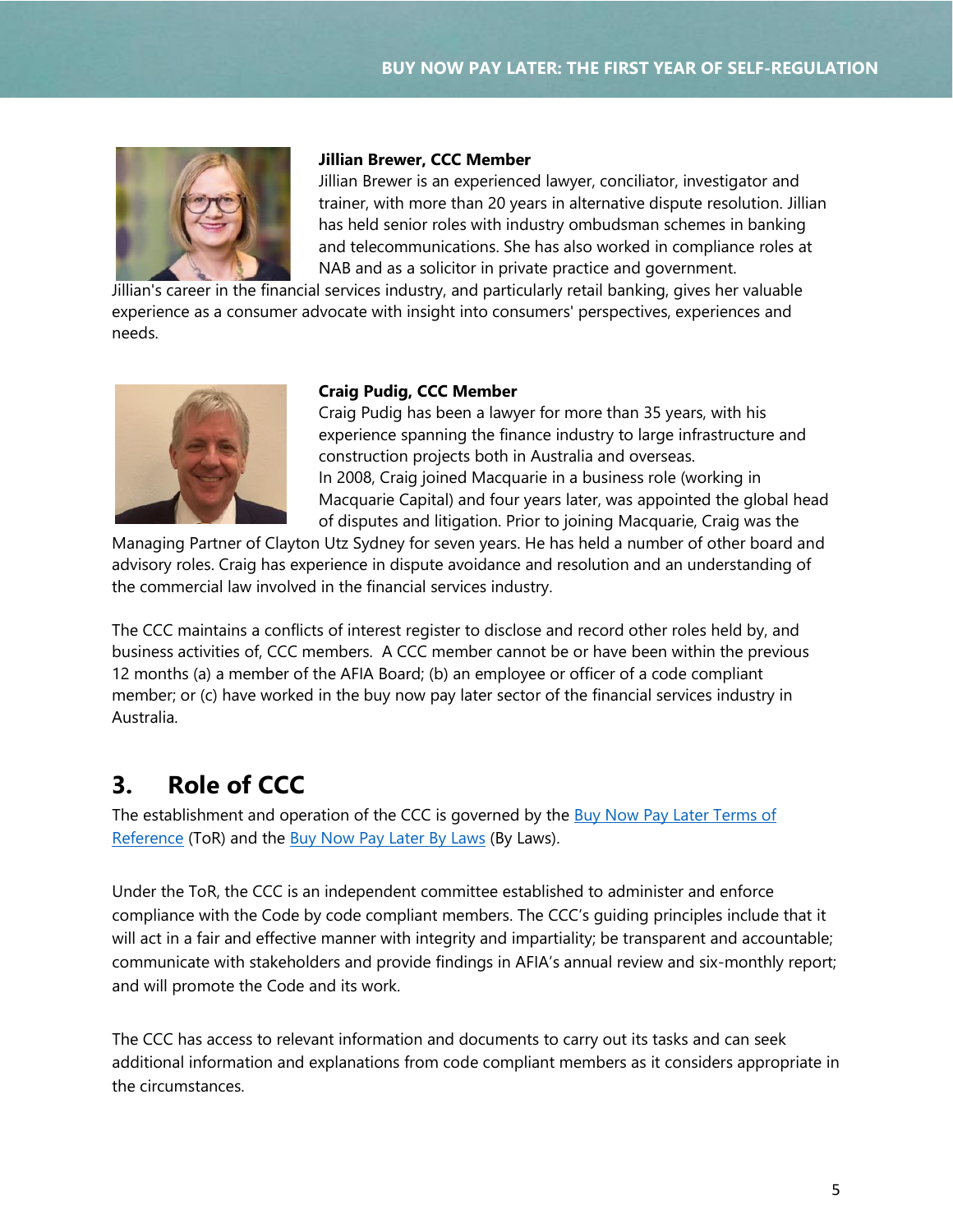The CCC's functions and responsibilities include the following:

- (a) consider applications to become code compliant members
- (b) establish and maintain an up-to-date register of code compliant members
- (c) receive information and compliance reports from code compliant members, to enable the CCC to monitor and report on each code compliant member's adherence to the Code to standards determined by the CCC from time to time;
- (d) receive reports of alleged breaches of the Code;
- (e) investigate such reports that fall within its powers to do so;
- (f) make determinations in relation to alleged breaches investigated by it;
- (g) recommend action to remedy a breach, alleged breach or potential breach of the Code, taking into account any measures related to any such breach that have been agreed with or imposed on a code compliant member by any regulatory body;
- (h) oversee and monitor the implementation of any recommendation or any agreed measures imposed by it;
- (i) impose, at its discretion, sanctions for a breach of the Code that is not corrected by the code compliant member; and
- (j) exercise and perform such other acts as may be provided for from time to time in the By-Laws and or Code or which are incidental to any of the above functions and responsibilities.

#### **4. Governance**

During the first year of operation of the Code from 1 March 2021 to 28 February 2022, the CCC held eight meetings and each committee member attended all meetings.

### **5. Who Joins the Code?**

One of the key roles of the CCC is to examine applications by AFIA members who are BNPL providers to become code compliant. As part of the accreditation process prospective signatories are required to demonstrate how they will meet the key commitments set out in the Code. This includes having relevant policies, procedures and other resources in place to satisfy the requirements of the Code, ensuring that staff are properly trained to enable the provider to meet its obligations under the Code, and ensuring that providers have minimum standards in place for their merchant and retail partners. The CCC also requires evidence of probity checks for officers of the company.

The CCC conducts a comprehensive review of applications for accreditation, assisted by the code administrator and external advisers as required. The CCC will discuss the application with the prospective signatory and seek any additional information that it requires in support of the application. If the CCC is satisfied with the information provided, it will accredit the applicant as a code compliant member.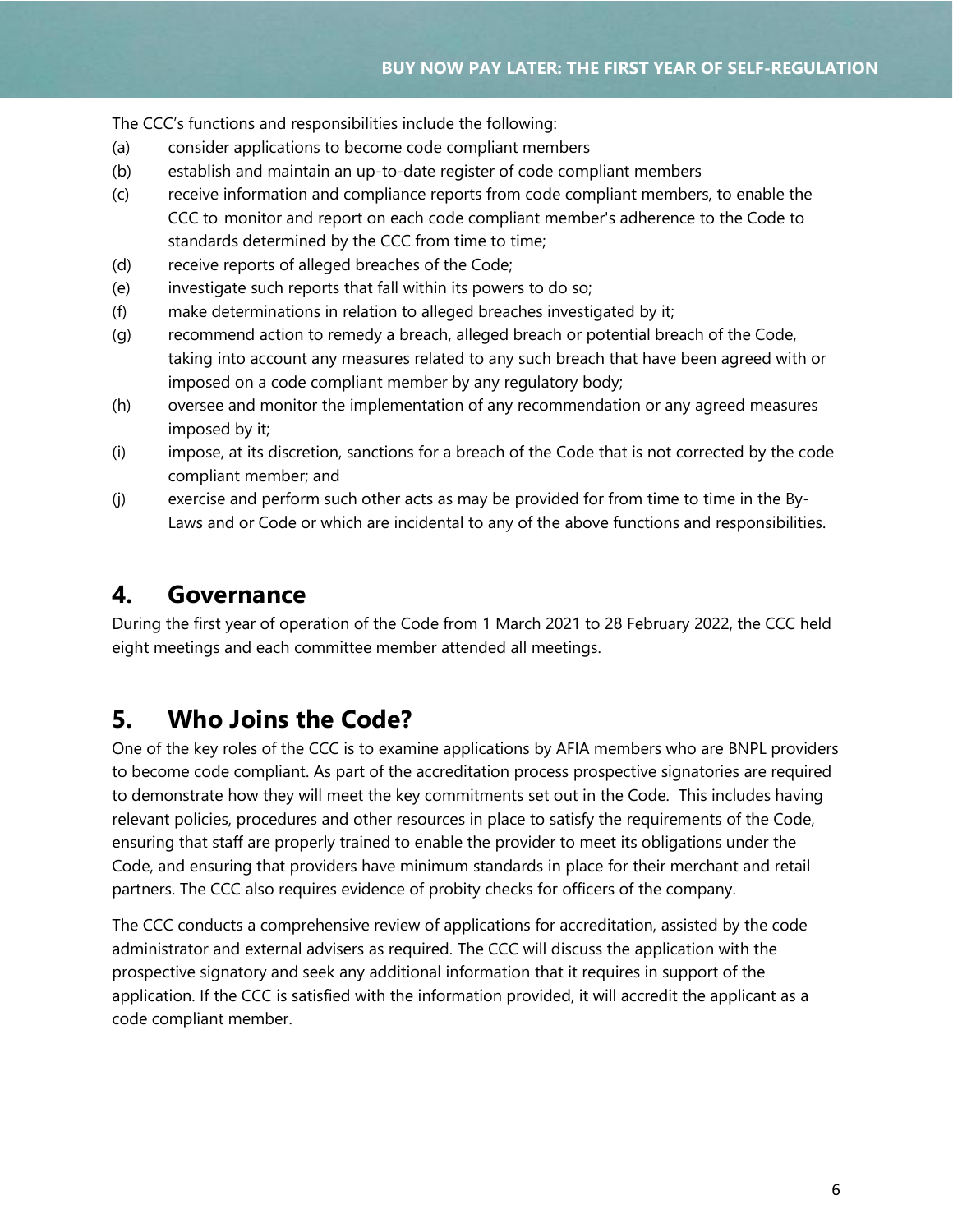In order to maintain its accredited status, a code compliant member must provide quarterly data to the CCC including information about business activities and internal dispute resolution (IDR) and external dispute resolution (EDR) matters. The CCC considers this data as part of its ongoing monitoring of compliance with the Code and seeks further explanation and information from members as required.

# **6. How Do BNPL Providers Stay Accredited?**

Each year after initial accreditation, code compliant members must provide an attestation in accordance with the By Laws about their compliance with the Code, in such form as the CCC may require from time to time. The attestation must include a certification by a director or other appropriately authorised person that the code compliant member continues to comply with its obligations under the Code.

If any of the policies, procedures or other resources in place to satisfy the requirements of the Code have changed during the period since accreditation, the code compliant member must provide information about the changes for the CCC's review. The CCC will take this and any other information it considers relevant into account in deciding whether to re-accredit a member.

In the case of the BNPL Code, re-accreditation must take place prior to the end of February each year, and accreditation remains valid for the period 1 March to 28 February the following year.

All code compliant members have been successfully re-accredited by the CCC for the period 1 March 2022 to 28 February 2023.

In the course of the re-accreditation process for this year, the CCC considered several issues related to compliance with the Code and in some cases required members to take additional steps to ensure they remain compliant going forward. Some of those issues include:

- Implementation of additional automated controls in relation to information about a customer's financial position as part of the upfront assessment process<sup>1</sup> for transaction amounts above a particular threshold;
- Improved access to information about hardship and financial assistance<sup>2</sup> on a BNPL provider's website; and
- More timely responses to CCC requests for information and data.

<sup>&</sup>lt;sup>1</sup> See clause 11 of the Buy Now Pay Later Code of Practice

<sup>&</sup>lt;sup>2</sup> See clause 14 of the Buy Now Pay Later Code of Practice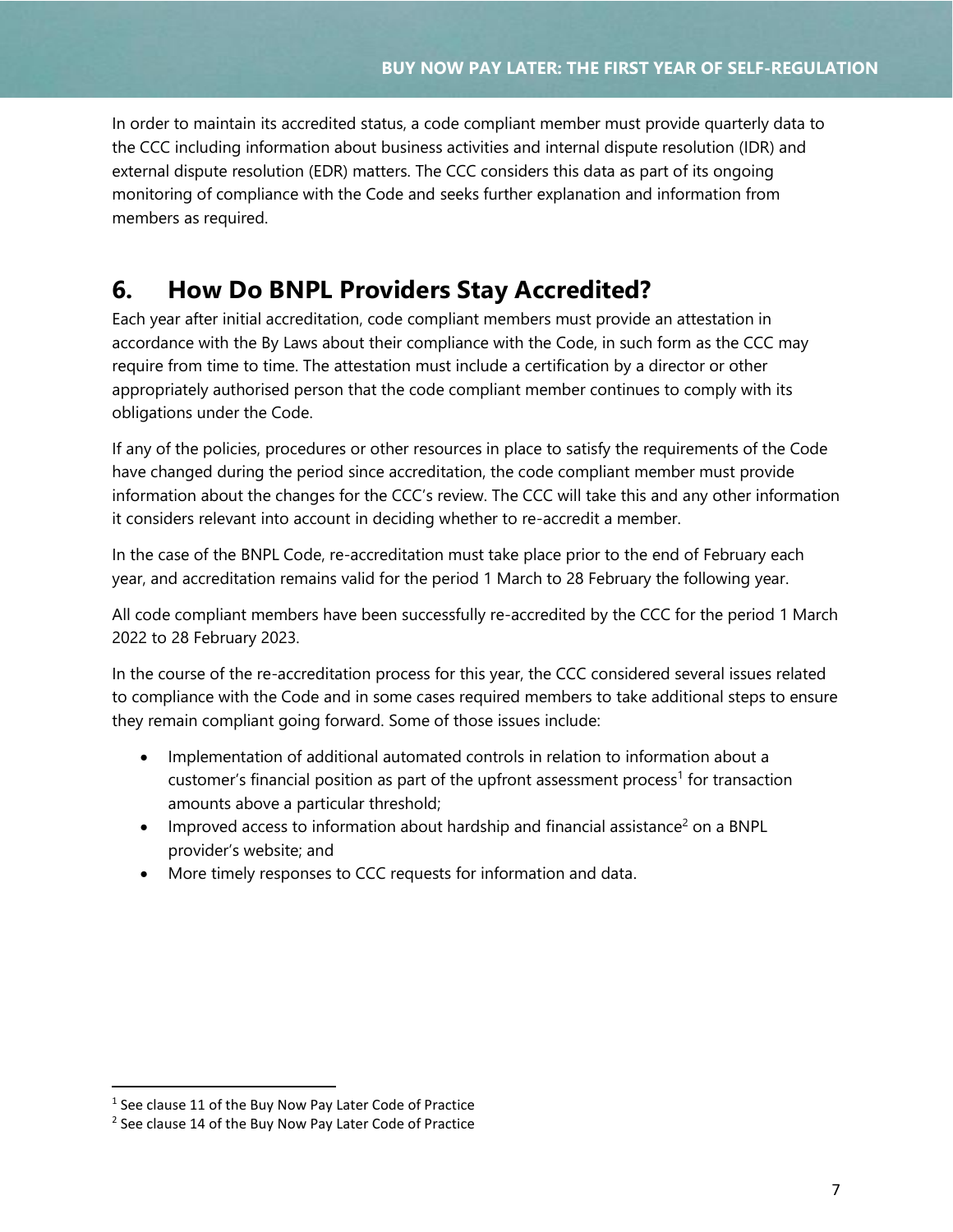## **7. Complaints and alleged breaches of the Code**

#### 7.1 Complaints data

Code compliant members are required to provide data each quarter to the CCC about IDR and EDR matters. Complaints data is a key tool to help the CCC monitor how well code compliant members are meeting their key commitments under the Code. The CCC gives careful attention to the level of complaints that members receive and how quickly these matters are resolved. The CCC also examines the trends in complaints over time, albeit that this information has been collected only since the Code came into effect on 1 March 2021.

Members also report to the CCC about business metrics although some of this data is delayed due to its market sensitive nature and the disclosure obligations of members who are also listed companies.

Graph A, which has been prepared based on data provided by members, shows the aggregated rate of IDR and EDR complaints per 1000 customers. As at the end of Quarter 3 of the 2021 calendar year (the most recent reporting period for the delayed data) the rate of complaints shows that IDR and EDR complaints received by code compliant members is low on a per customer basis. The EDR complaints data has been verified against publicly available information from the Australian Financial Complaints Authority data cube to ensure its accuracy.



*GRAPH A – IDR and EDR complaints per 1000 customers as at Quarter 3 of calendar year 2021* Source: Australian Finance Industry Association

The CCC will continue to carefully monitor complaints data and will raise queries with members as needed about their IDR and EDR processes and any trends in complaints that emerge in relation to the subject matter or the time taken to resolve complaints, or any other issue.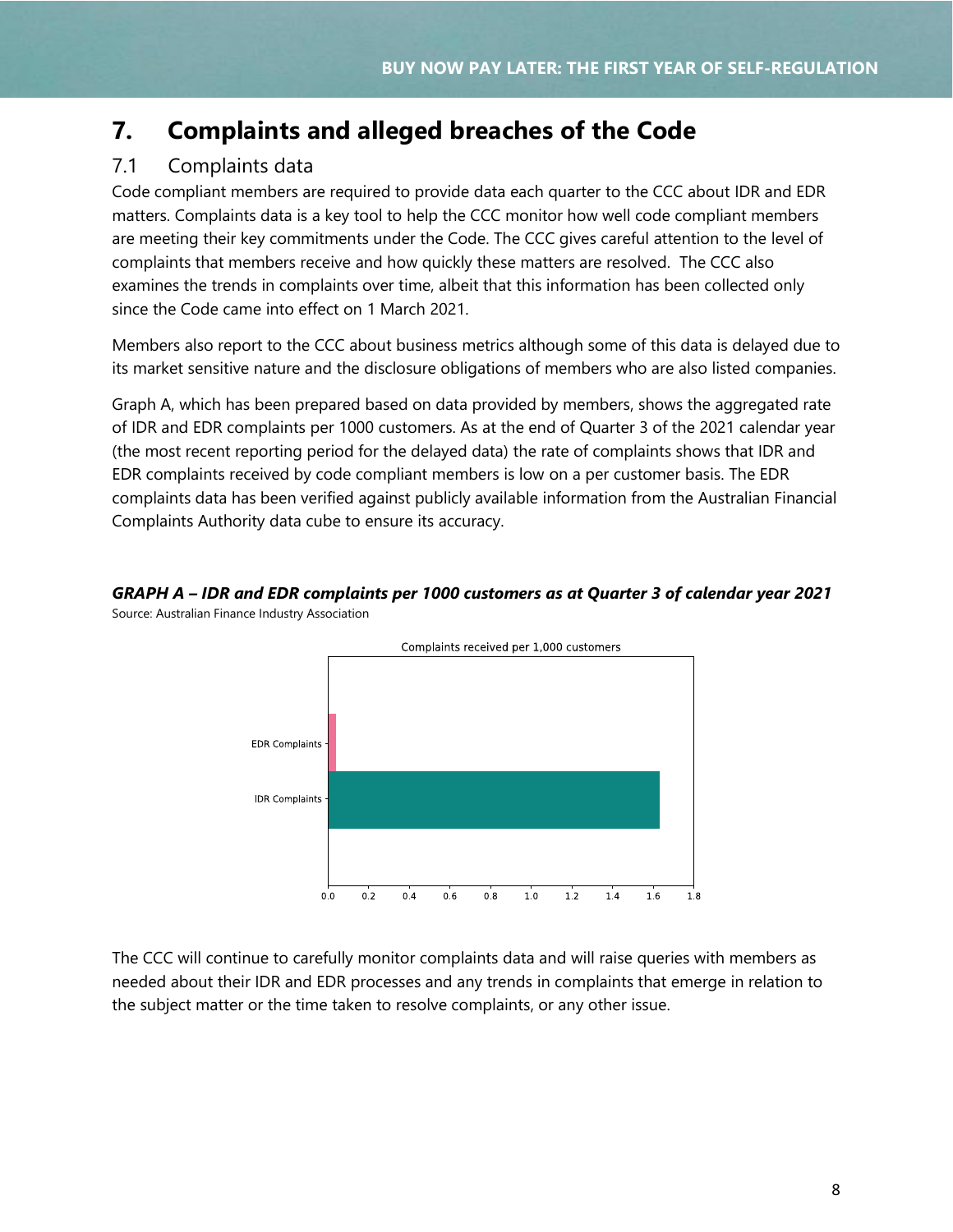The CCC expects that the number of IDR complaints reported by code compliant members will increase in the next survey, not because of an increase in problematic behaviour or business practices, but rather to reflect the requirements of *ASIC Regulatory Guide 271: Internal dispute resolution* which came into effect on 5 October 2021. In accordance with RG 271, going forward any "expression of dis-satisfaction" by a customer is to be recorded as a complaint, which may materially increase the number of IDR matters reported.

#### 7.2 Alleged breaches of the Code

Under clause 10.1 of the ToR the CCC may commence an investigation of Code compliance:

- (a) in response to an allegation from any person that a code compliant member has, or may have, breached the Code;
- (b) in response to a referral or report from an external stakeholder that a code compliant member has, or may have, breached the Code;
- (c) in response to an allegation raised by an existing code compliant member that a code compliant member may be guilty of conduct which is unbecoming of a member of AFIA and/or the BNPL group of members or prejudicial to the interests of AFIA and/or the BNPL group of members or otherwise has failed to comply with its obligations under AFIA's Constitution; or
- (d) as an outcome of the CCC's monitoring process, if the CCC has reason to suspect that a code compliant member may have breached the Code (including in circumstances where a code compliant member has self-identified a breach or potential breach).

Under clause 10.2 of the ToR, the CCC must not consider an alleged breach in any of the following circumstances:

- (a) Where the person complaining of the alleged breach (or another person acting on their behalf) is also seeking compensation or other redress for loss or detriment allegedly suffered by them arising from substantially the same facts. In these situations, the alleged breach must be referred to the code compliant member's internal dispute resolution and/or external dispute resolution schemes; or
- (b) Where an alleged breach is also the subject of a dispute under an EDR or conciliation scheme or the subject of an investigation by any regulatory body. In these situations, the CCC must await the final determination or findings under the relevant dispute resolution or conciliation scheme or of the relevant regulatory body before commencing any investigation. In this situation, on completion of the proceedings under the relevant dispute resolution or conciliation scheme, the CCC can consider whether to undertake its own investigation of the alleged dispute and whether or not it will have regard to any determination made in relation to such dispute resolution or conciliation scheme.